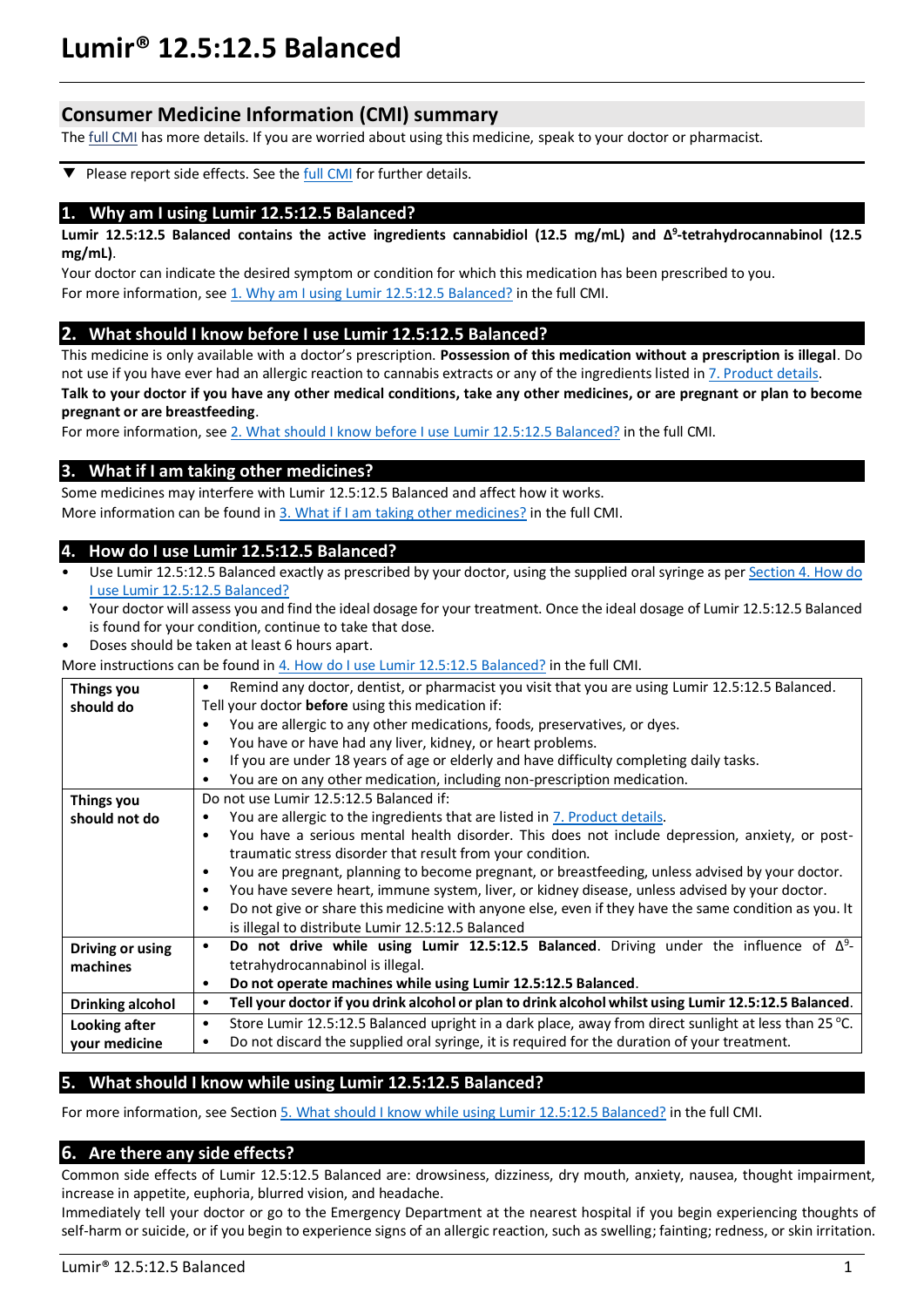For more information, including what to do if you have any side effects, see Section [6. Are there any side effects?](#page-4-1) in the full CMI.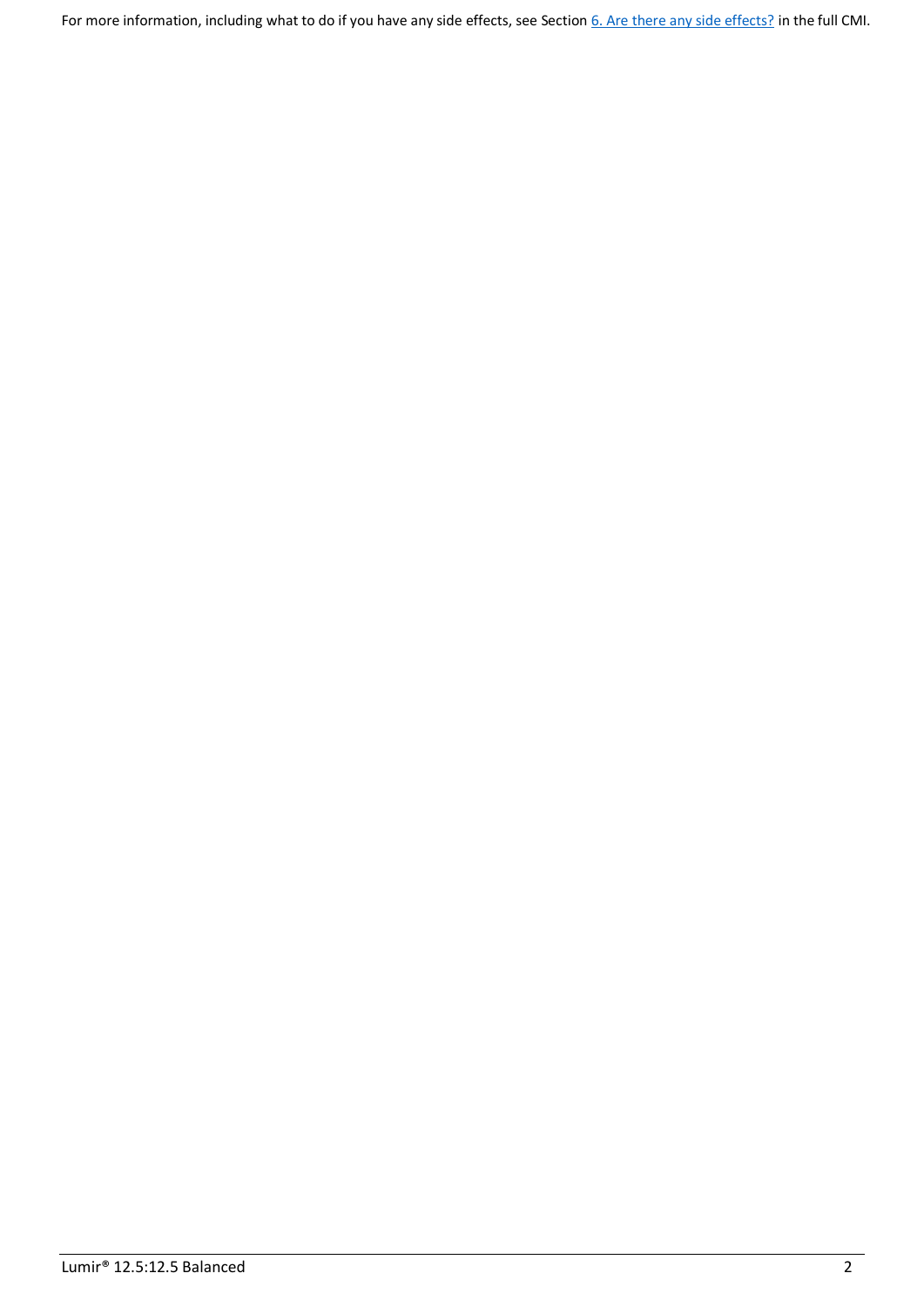

<span id="page-2-0"></span>This medicine is subject to additional monitoring. This will allow quick identification of new safety information. You can help by reporting any side effects you may get. You can report side effects to your doctor, or directly at [www.tga.gov.au/reporting-problems.](http://www.tga.gov.au/reporting-problems)

# <span id="page-2-1"></span>**Lumir® 12.5:12.5 Balanced**

**Active ingredient(s): 1**2.5 mg/mL Cannabidiol and 12.5 mg/mL Δ 9 -Tetrahydrocannabinol

# **Consumer Medicine Information (CMI)**

This leaflet answers some common questions about Lumir 12.5:12.5 Balanced. It does not contain all available information. **It does not take the place of talking to your doctor or pharmacist.**

The information in this leaflet was last updated on the date listed at the end of this CMI. More recent information may be available. Ensure that you speak to your pharmacist or doctor to obtain the most up to-date information about the medicine.

All medicines have risks and benefits. Your doctor has weighed the risks of you using Lumir 12.5:12.5 against the benefits they expect it will have for you.

If you have any concerns about taking this medicine, ask your doctor or pharmacist.

#### **Keep this leaflet with your medicine. You may need to read it again.**

#### **Where to find information in this leaflet:**

- 1. [Why am I using Lumir 12.5:12.5](#page-2-3) Balanced[?](#page-2-3)
- 2. [What should I know before I use Lumir 12.5:12.5](#page-2-2) [Balanced?](#page-2-2)
- 3. [What if I am taking other medicines?](#page-3-0)
- 4. [How do I use Lumir 12.5:12.5](#page-3-1) Balanced[?](#page-3-1)
- 5. [What should I know while using Lumir 12.5:12.5](#page-4-0) [Balanced?](#page-4-0)
- 6. [Are there any side effects?](#page-4-1)
- 7. [Product details](#page-5-0)

# <span id="page-2-3"></span>**1. Why am I using Lumir 12.5:12.5 Balanced?**

**Lumir 12.5:12.5 Balanced contains the active ingredients Cannabidiol and Δ<sup>9</sup> -Tetrahydrocannabinol**.

Lumir 12.5:12.5 Balanced is not approved for treatment of any specific conditions or symptoms. Your doctor can indicate the desired symptom or condition for which this medication has been prescribed to you.

Medicinal cannabis could be beneficial for use when suffering from debilitating conditions, including, but not limited to, chronic pain, cancer pain, chemotherapyinduced nausea and vomiting, refractory paediatric epilepsy, spasticity from neurological conditions, and anorexia or wasting associated with chronic illness.

The Therapeutic Goods Association (TGA) has provided [patient information \(PI\) for medicinal cannabis](https://www.tga.gov.au/community-qa/medicinal-cannabis-products-patient-information) concerning multiple sclerosis, chronic non-cancer pain, chemotherapyinduced nausea and vomiting in cancer (CINV), and palliative care. The TGA has also released guidance for the use of medicinal cannabis for treatment of epilepsy in [paediatric and young adult patients,](https://www.tga.gov.au/publication/guidance-use-medicinal-cannabis-treatment-epilepsy-paediatric-and-young-adult-patients-australia) [multiple sclerosis,](https://www.tga.gov.au/publication/guidance-use-medicinal-cannabis-treatment-multiple-sclerosis-australia) [nausea and vomiting,](https://www.tga.gov.au/publication/guidance-use-medicinal-cannabis-prevention-or-management-nausea-and-vomiting-australia) [chronic non-cancer pain,](https://www.tga.gov.au/publication/guidance-use-medicinal-cannabis-treatment-chronic-non-cancer-pain-australia) and [palliative care.](https://www.tga.gov.au/publication/guidance-use-medicinal-cannabis-treatment-palliative-care-patients-australia)

Lumir 12.5:12.5 Balanced contains active ingredients called cannabinoids which have been extracted from cannabis plants. Your doctor may prescribe this medication for conditions or symptoms which have not been mentioned above.

## <span id="page-2-2"></span>**2. What should I know before I use Lumir 12.5:12.5 Balanced?**

#### **Warnings**

#### **Do not use Lumir 12.5:12.5 Balanced if:**

- γου are allergic to cannabidiol or  $\Delta^9$ tetrahydrocannabinol, or any of the ingredients listed at the end of this leaflet.
- always check the ingredients to make sure you can use this medicine.
- you have a serious mental health disorder, such as psychosis. This does not include depression, anxiety, or post-traumatic stress disorder that result from your condition.
- you are pregnant or planning to become pregnant or breastfeeding, unless advised by your doctor.
- you have severe heart, immune system, liver, or kidney disease, unless advised by your doctor.

### **Check with your doctor if you:**

- have any other medical conditions such as a serious mental health disorder, this does not include depression, anxiety or post-traumatic stress disorder that result from your condition.
- you have severe heart, immune system, liver, or kidney disease, unless advised by your doctor.
- take any medicines for any other condition, including non-prescription medication.
- You are allergic to any other medications, foods, preservatives, or dyes.
- you have or have had any liver, kidney, or heart problems.
- you have previously abused any drug or substance, including alcohol.
- if you are under 18 years of age or elderly and have difficulty completing daily tasks.
- you need help with transportation or driving to a medical practice or pharmacy.
- you are pregnant or planning to become pregnant or breastfeeding, unless advised by your doctor.
- you are on any other medication, including nonprescription medication

During treatment, you may be at risk of developing certain side effects. It is important you understand these risks and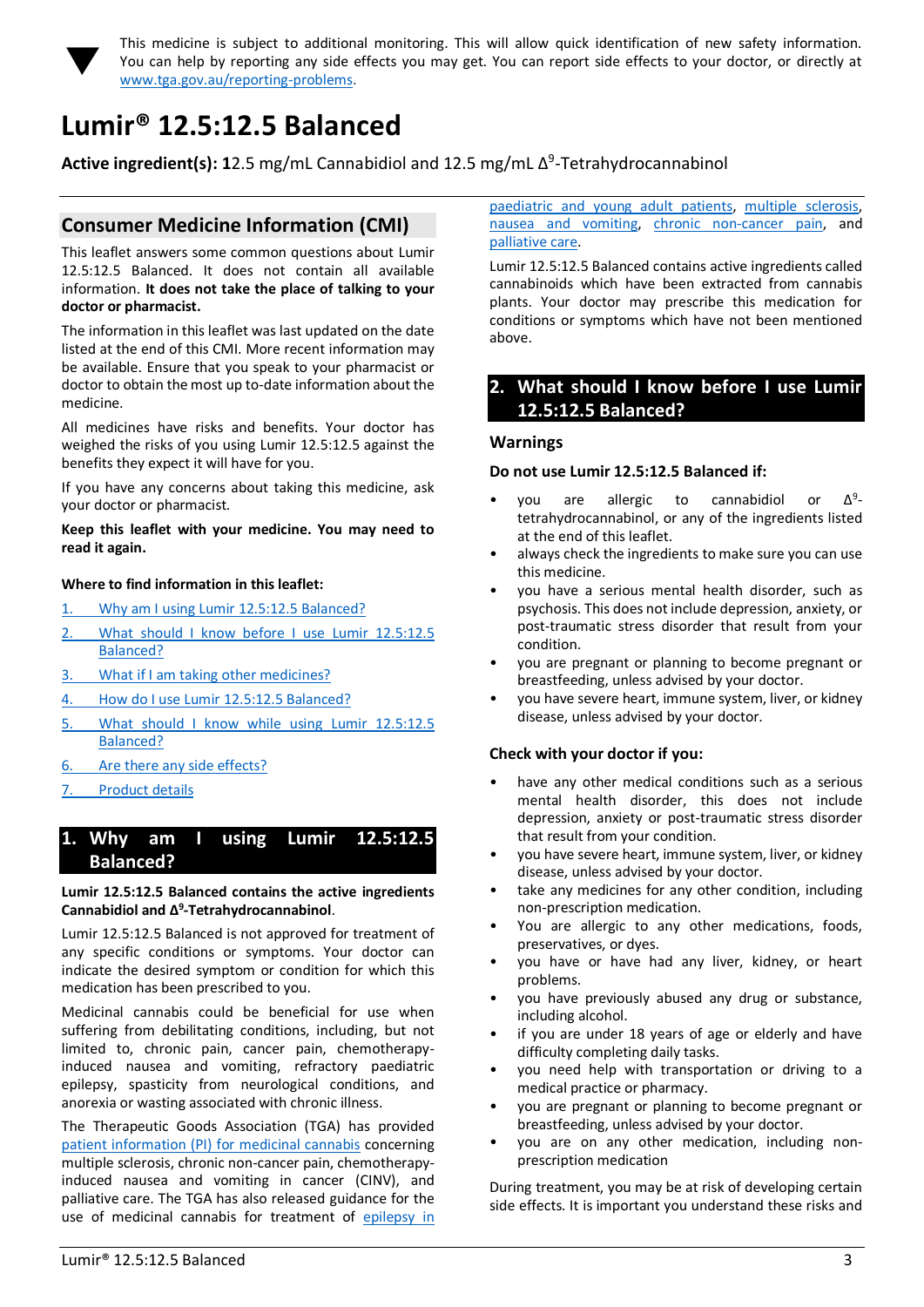how to monitor for them. See additional information under Section [6. Are there any side effects?](#page-4-1)

#### **Pregnancy and breastfeeding**

Check with your doctor if you are pregnant or intend to become pregnant.

Talk to your doctor if you are breastfeeding or intend to breastfeed.

# <span id="page-3-0"></span>**3. What if I am taking other medicines?**

Tell your doctor or pharmacist if you are taking any other medicines, including any medicines, vitamins, or supplements that you buy without a prescription from your pharmacy, supermarket, or health food shop.

**Some medicines may interfere with Lumir 12.5:12.5 Balanced and affect how it works.**

**Check with your doctor or pharmacist if you are not sure about what medicines, vitamins or supplements you are taking and if these affect Lumir 12.5:12.5 Balanced.**

## <span id="page-3-1"></span>**4. How do I use Lumir 12.5:12.5 Balanced?**

## **How much to take / use?**

- **Use Lumir 12.5:12.5 Balanced exactly as prescribed by your doctor.**
- To find the ideal dosage, it is highly recommended to begin at the lowest possible dose and increase slowly as ideal dosage may differ per individual. This is to allow a person to achieve the best relief, whilst minimizing side effects of the treatment. The following is a table which may be used as a guide daily dosage for the first two weeks of usage.

| Weeks 1-2         | 1st<br>Dose                                                                                                                                  | 2nd<br>Dose | 3rd<br>Dose* | Dose/day |
|-------------------|----------------------------------------------------------------------------------------------------------------------------------------------|-------------|--------------|----------|
|                   |                                                                                                                                              |             |              | (mL)     |
| Day 1-2           |                                                                                                                                              | $0.1$ mL    |              | $0.1$ mL |
| Day 3-4           | $0.1$ mL                                                                                                                                     | $0.1$ mL    |              | $0.2$ mL |
| Day 5-6           | $0.2$ mL                                                                                                                                     | $0.2$ mL    |              | $0.4$ mL |
| Day 7-8           | $0.3$ mL                                                                                                                                     | $0.3$ mL    |              | $0.6$ mL |
| Day 9-10          | $0.4$ mL                                                                                                                                     | $0.4$ mL    |              | $0.8$ mL |
| Day 11-12         | $0.5$ mL                                                                                                                                     | $0.5$ mL    |              | $1.0$ mL |
| Day 13-14         | $0.5$ mL                                                                                                                                     | $0.5$ mL    | $0.1$ mL     | $1.1$ mL |
| Day 15<br>onwards | Continue increasing the dose until<br>therapeutic benefit is achieved or you<br>experience side effects in consultation<br>with your doctor. |             |              |          |

\* Adding a 3rd dose should be determined in consultation with your doctor, as needed

## **When to take / use Lumir 12.5:12.5 Balanced**

• Once the ideal dosage of Lumir 12.5:12.5 Balanced is found for your condition, continue to take that dose. Doses should be taken at least 6 hours apart.

## **How to take Lumir 12.5:12.5 Balanced with the oral syringe**

- 1. Remove the cap from the bottle.
- 2. Insert the small end of the rubber stopper (packaged with the oral syringe) into the open mouth of the bottle. All 3 rings of the rubber stopper should be inside in the neck of the bottle.
- 3. Insert the syringe into the small hole in the stopper.
- 4. With the syringe inserted, turn the bottle upside down and extract the required amount of cannabis oil into the syringe.
- 5. Return the bottle to an upright position and remove the syringe from the stopper.
- 6. Insert the syringe into your mouth and press the plunger until the entire contents are released from the syringe into your mouth to swallow.

### **If you forget to use Lumir 12.5:12.5 Balanced**

Lumir 12.5:12.5 Balanced should be used regularly at the same time each day. If you miss your dose at the usual time, you should take it as soon as you remember, provided that your doses can still be taken 6 hours apart.

**If you are within 6 hours of your next dose, skip the dose you missed and take your next dose when you are meant to.**

**Do not take a double dose to make up for the dose you missed.**

## **If you use too much Lumir 12.5:12.5 Balanced**

If you think that you have used too much Lumir 12.5:12.5 Balanced, you may need urgent medical attention.

You may experience:

- Hallucinations (auditory, smell, or visual).
- Noticeable change in heart rate.
- Feeling of confusion, drowsiness, of dizziness.

#### **You should immediately:**

- phone the Poisons Information Centre (**by calling 13 11 26**), or
- contact your doctor, or
- go to the Emergency Department at your nearest hospital.

**You should do this even if there are no signs of discomfort or poisoning.**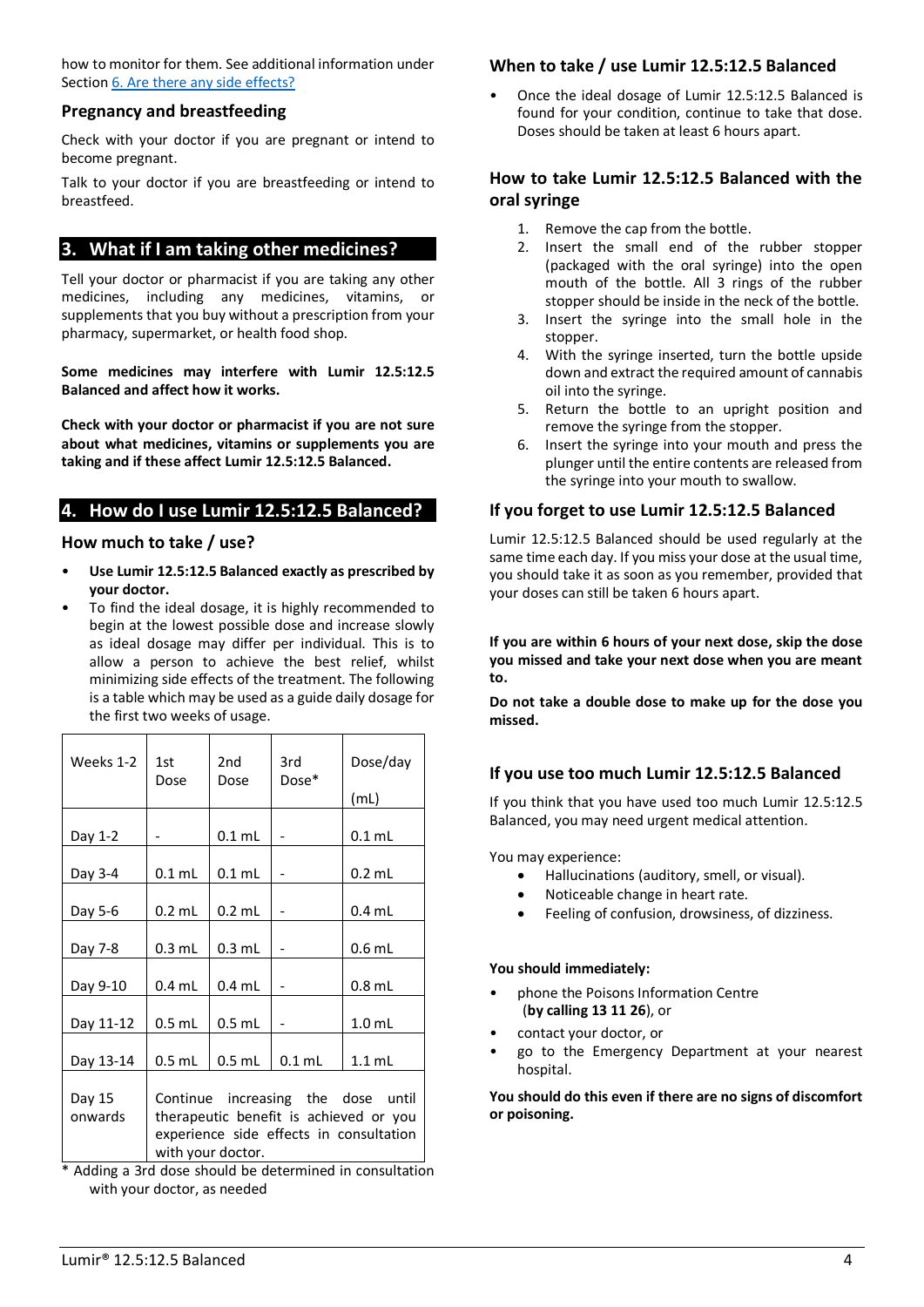# <span id="page-4-0"></span>**5. What should I know while using Lumir 12.5:12.5 Balanced?**

## **Things you should do**

Talk to your doctor if your condition worsens or does not improve.

#### **Call your doctor straight away if you:**

Feel unwell or experience any side effects while using Lumir 12.5:12.5 Balanced

Remind any doctor, dentist, or pharmacist you visit that you are using Lumir 12.5:12.5 Balanced.

## **Things to be mindful of**

This medicine is only available with a doctor's prescription. **Possession of this medication without a prescription is illegal and may lead to prosecution, fines, or both.**

#### **Using Lumir 12.5:12.5 Balanced with food and drink**

• You may take Lumir 12.5:12.5 Balanced with or without food. Better absorption of the active ingredients may be attained when taken with high-fat foods such as avocado or peanut butter.

**Travelling overseas with Lumir 12.5:12.5 Balanced**

As Lumir 12.5:12.5 Balanced is a controlled substance. the legality of its use and transport may differ between countries. As such, you should contact the Embassy or Consulate of the country or countries that you intend to visit for information on whether you may take your Lumir 12.5:12.5 Balanced.

## **Driving or using machines**

**Do not drive while using Lumir 12.5:12.5 Balanced.** Driving under the influence of  $\Delta^9$ -tetrahydrocannabinol is illegal and may result in prosecution, fines, or both. Cannabis may be detected in saliva hours after taking it.

**Do not operate machines while using Lumir 12.5:12.5 Balanced.** Lumir 12.5:12.5 Balanced may make you feel dizzy or drowsy, which may affect your ability to perform tasks.

If you are unsure of any information or have any questions, ask your doctor or pharmacist.

## **Drinking alcohol**

**Tell your doctor if you drink alcohol.** Use of alcohol and cannabis together may result in increased side effects such as impairment of your thoughts or your sense of balance.

## **Looking after your medicine**

- Store Lumir 12.5:12.5 Balanced upright in a dark place, away from direct sunlight at less than  $25^{\circ}$ C.
- The syringe must be cleaned regularly with soap and water.

Follow the instructions in the carton on how to take care of your medicine properly.

Store it in a cool dry place away from moisture, heat, or sunlight; for example, do not store it:

- in the bathroom or near a sink, or
- in the car or on windowsills.

#### **Keep it where young children cannot reach it.**

### **Getting rid of any unwanted medicine**

If you no longer need to use this medicine or it is out of date, take it to any pharmacy for safe disposal.

Do not use this medicine after the expiry date.

# <span id="page-4-1"></span>**6. Are there any side effects?**

All medicines can have side effects. If you do experience any side effects, most of them are minor and temporary. However, some side effects may need medical attention.

See the information below and, if you need to, ask your doctor or pharmacist if you have any further questions about side effects.

### **Less serious side effects**

| Less serious side effects | What to do       |
|---------------------------|------------------|
| Drowsiness                | Speak to your    |
| <b>Dizziness</b>          | doctor if you    |
| Dry Mouth                 | have any         |
| Anxiety                   | οf               |
| Nausea                    | these            |
| Thought Impairment        | less             |
| Increase in appetite      | serious          |
| Euphoria                  | side             |
| <b>Blurred Vision</b>     | effects and they |
| Headache                  | worry you.       |

## **Serious side effects**

| Serious side effects                                                                                                                             | What to do                                                                                                                                                                           |
|--------------------------------------------------------------------------------------------------------------------------------------------------|--------------------------------------------------------------------------------------------------------------------------------------------------------------------------------------|
| Low blood pressure<br>Paranoia<br>Depression<br>Failure of muscle coordination<br>Increased heart rate<br>Diarrhoea<br>Severe nausea or vomiting | Call your doctor<br>straight away<br>or go straight to<br>the Emergency<br>Department at<br>nearest<br>vour<br>hospital if you<br>notice any<br>of<br>these serious<br>side effects. |

**Tell your doctor or pharmacist if you notice anything else that may be making you feel unwell.**

Other side effects not listed here may occur in some people.

### **Reporting side effects**

After you have received medical advice for any side effects you experience, you can report side effects to the Therapeutic Goods Administration online at [www.tga.gov.au/reporting-problems.](http://www.tga.gov.au/reporting-problems) By reporting side effects, you can help provide more information on the safety of this medicine.

**Always make sure you speak to your doctor or pharmacist before you decide to stop taking any of your medicines.**